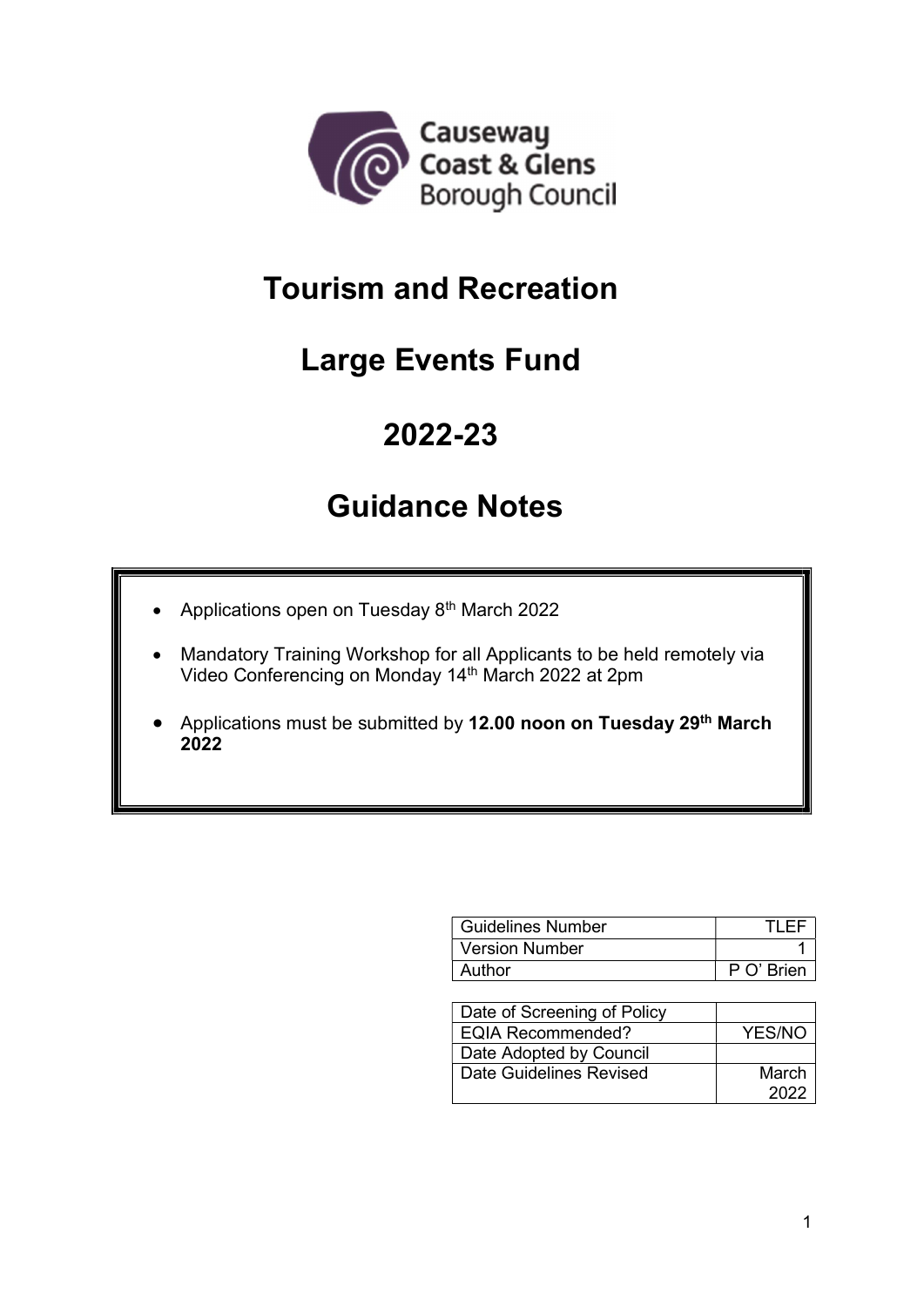## **Contents**

## 1.0 Introduction

- 1.1. Purpose of Grant Programme
- 1.2 Overview of fund
- 1.3 Levels of grant award
- 1.4 General Principles
- 1.5 Who can apply?
- 1.6 What can be funded?
- 1.7 What cannot be funded?

## 2.0 How to answer the questions

## 3.0 How we assess and score your application

- 3.1 Eligibility assessment
- 3.2 What if an application is not eligible?
- 3.3 Assessment and Scoring
- 3.4 How decisions are made
- 3.5 What happens if an application is successful?
- 3.6 What happens if an application is unsuccessful?
- 3.7 Government Funding Database
- 3.8 Late applications

## Appendix 1

General Data Protection Regulation Freedom of Information Act

## Appendix 2

Covid-19 Guidance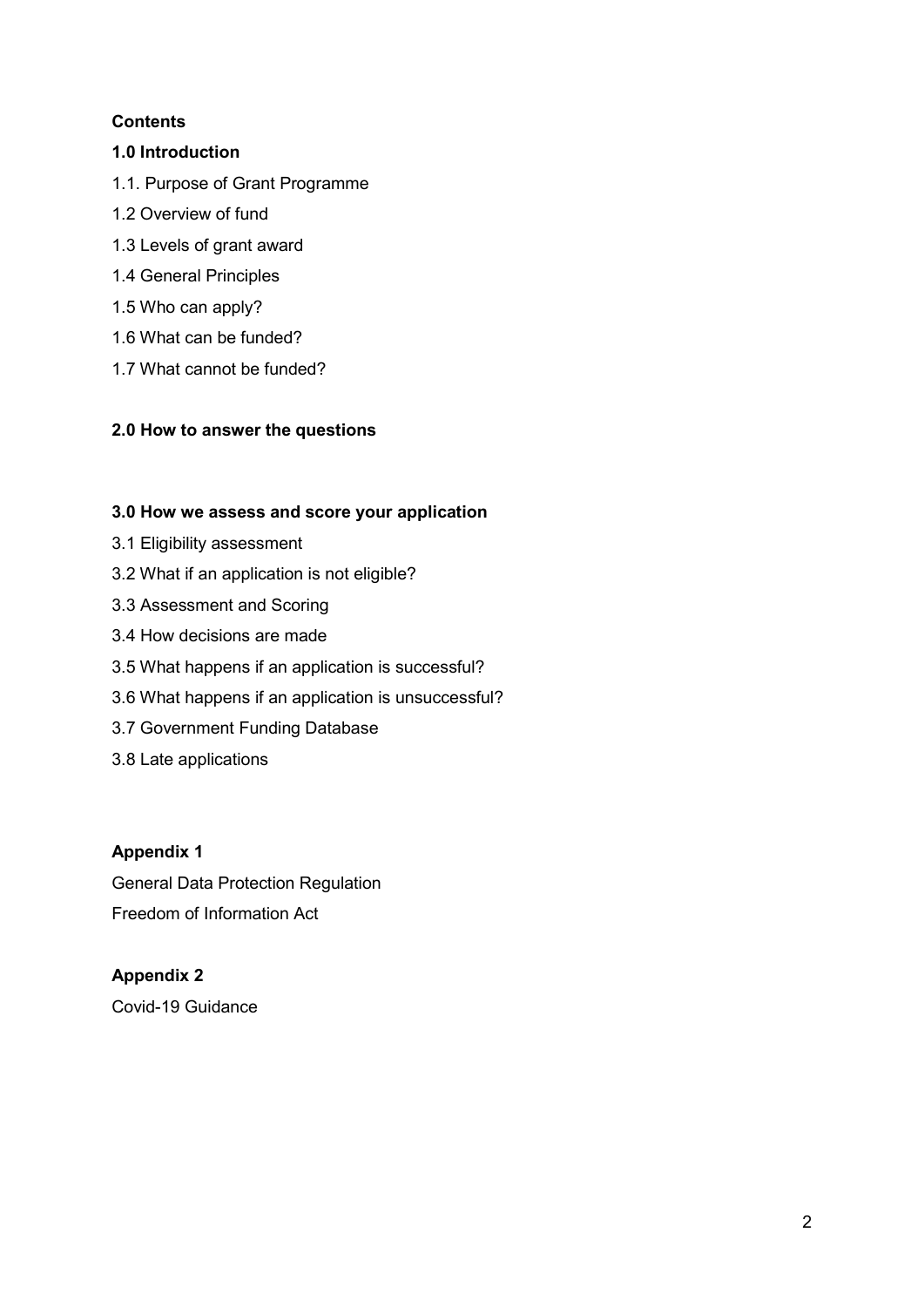## 1.0 Introduction

Causeway Coast and Glens Borough Council is committed to supporting event organisers, with new/or existing events, which are based in the Borough. Events may have a single theme that attract visitors to the area and enhance the profile of the Borough through positive media coverage. The Large Events Fund is part of the Tourism Event Funding Programme (TEFP) and provides financial assistance to events taking place throughout the Borough.

Council recognises the impact of the Covid-19 pandemic and the ongoing effect on event organisers to deliver event programmes and festivals in an ever changing environment. With this in mind Council have integrated more flexibility and adaptability around event programming and delivery for TEFP 2022-23.

Therefore parameters and eligible costs have been set out to encourage both event development and sustainability for existing events as well as to encourage innovation and creativity from New event organisers, all against a backdrop of nurturing public confidence in a Borough which is renowned for setting the stage for world class events.

You may find it helpful to discuss your project with an Officer within the Tourism Events Team before submitting your application:

Gareth Fall 077 1223 5744 gareth.fall@causewaycoastandglens.gov.uk

Or if you require assistance in the completion of the application form you may find it helpful to speak to a member of the Funding Unit:

Christopher Dunne 079 2503 6162 grants@causewaycoastandglens.gov.uk

## **Context**

Causeway Coast and Glens Borough Council recognise that as part of post-Covid recovery there is a need to allow event organisers to have flexibility in outputs. It is important to support our events sector as they will play a massive part in reinvigorating our tourism offering as we adapt to changes in trends both from the visitor and from the business sector. It is likely in the short to medium term that the demand will be from closer-to-home markets. As a destination it is therefore important to safely showcase our events offering with fresh ideas for delivering exceptional events that promote the Borough as an all in one experience to stay and play which will in turn generate economic benefit for the area.

Key features of this fund include:

- Tourism and economic targets have been revised to allow for greater flexibility of outputs
- The return of 'live' events in the form of mass gatherings that allow for the safe return of audiences and which also allows for flexibility to adopt a hybrid delivery approach with both 'live' physical attendance and 'hybrid' online event programming.
- The event must run, either as a 'live' event with an in person audience or as a 'hybrid' event with both in person event attendance and online event engagement.

#### 1.1. Purpose of Grant Programme

Causeway Coast and Glens Borough Council's Tourism Event Funding Programme (TEFP) provides event organisers with financial assistance which supports the delivery of the Destination Management Plan.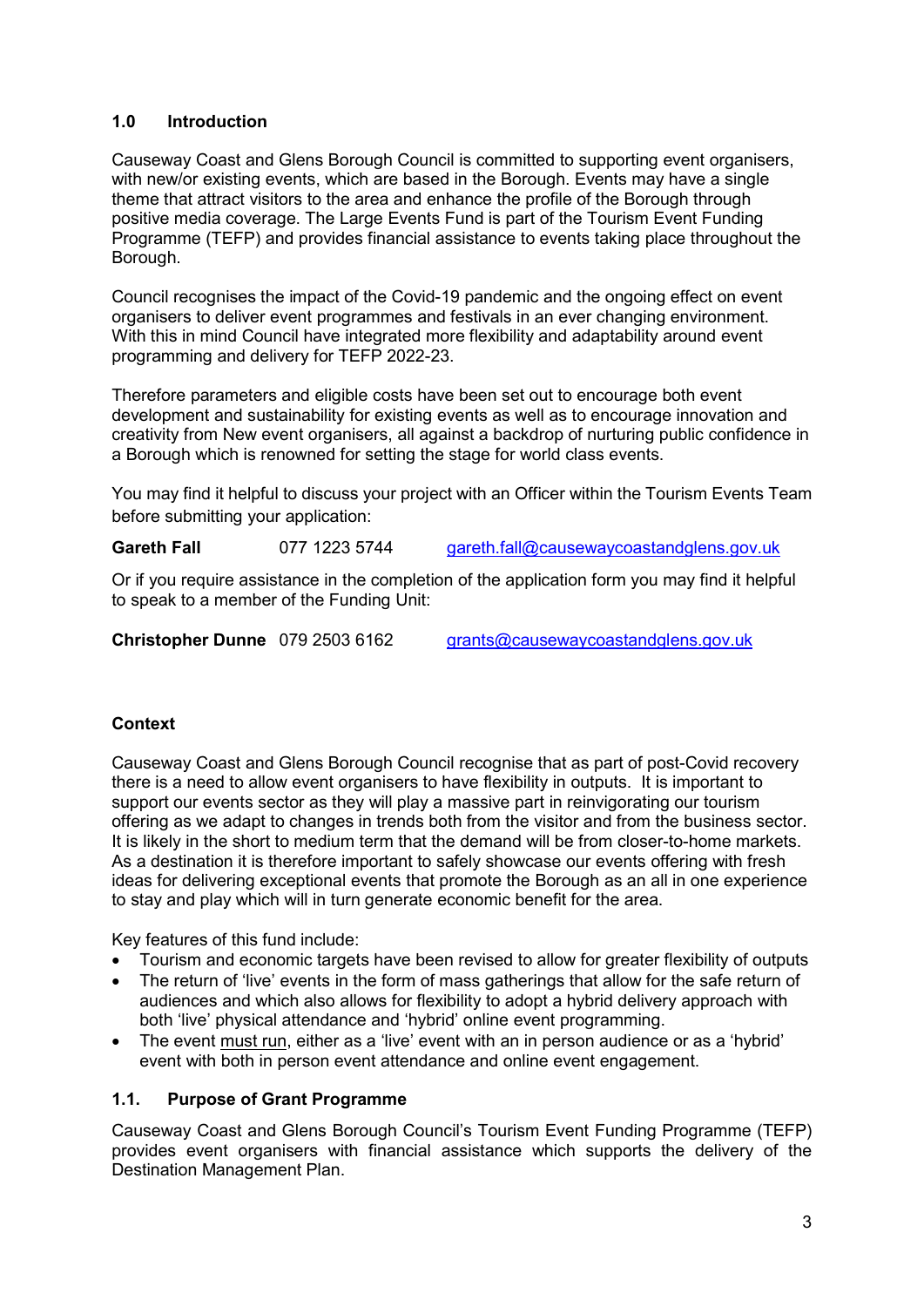The Council is seeking to provide financial support for events that align themselves to key priority areas such as; Cultural Tourism, Music / Food Tourism and Sports and Activities (tourism related).

The key objectives to supporting and sustaining tourism events will be to:

- Assist with project costs that will provide event delivery, sustainability and skills retention within the organisation
- Support events to future plan for the safe return of event delivery in 2022-23, adhering to the latest Covid-19 guidance for staging events and mass gatherings
- Allow event organisers to scenario plan for varying levels of event delivery if planning their event in full or in a reduced format during 2022-23
- Support the local events sector to include artists, suppliers and event professionals recovering from the Covid-19 pandemic
- Enhance the profile and appeal of the Causeway Coast and Glens Borough Council area e.g., through media and marketing campaign/exposure focussed on the domestic market
- Promote a quality visitor experience to the domestic market and promote confidence in engaging with events in light of Covid-19

Note: a 'visitor' for a tourism event as 'someone who comes to spectate or attend the event. They can either buy a ticket to attend the event or gain free entry, anyone who participates in the event or makes the event happen is deemed a participant and not a visitor.

- Support the wider economic recovery of the tourism events sector within the Borough of Causeway Coast and Glens
- Generate economic benefits for the Causeway Coast and Glens area (where possible) through increased visitor numbers, bed nights and spend

## 1.2 Overview of fund

The Tourism and Recreation Large Events Fund will offer financial support to eligible events taking place between 1 April 2022 and 31 March 2023.

## Large Tourism and Recreation Events Fund parameters

Events must satisfy the parameters below to apply for the Large Tourism and Recreation Events Fund:

- Events with an overall budget in excess of £30,000 (In-kind support / Volunteer time must not be included in the budget; Additional Council support such as infrastructure, barriers etc. must not be included in the budget). Maximum award - £100,000
- Total visitor numbers greater than 3,000 (Previously 5,000). Visitor numbers subject to Northern Ireland Executive Covid-19 legislation and guidance around events and mass gatherings. (Participants at the event cannot be included in your visitor numbers. For example if there is a competitive element, the competitors cannot be counted as visitors).
- The event must take place over a minimum of 2 days, events must have a start and end date and run for consecutive days. Events should encourage overnight stays were possible (The event must last for a minimum of 5 hours on each day).
- No requirement to demonstrate return on investment. (In previous years a 5:1 return for the Large Tourism Event Fund on Council funding was expected).
- Events must demonstrate how they will promote the Causeway Coast and Glens as a tourism destination through branding, marketing and media activities. Details should be provided within your marketing plan.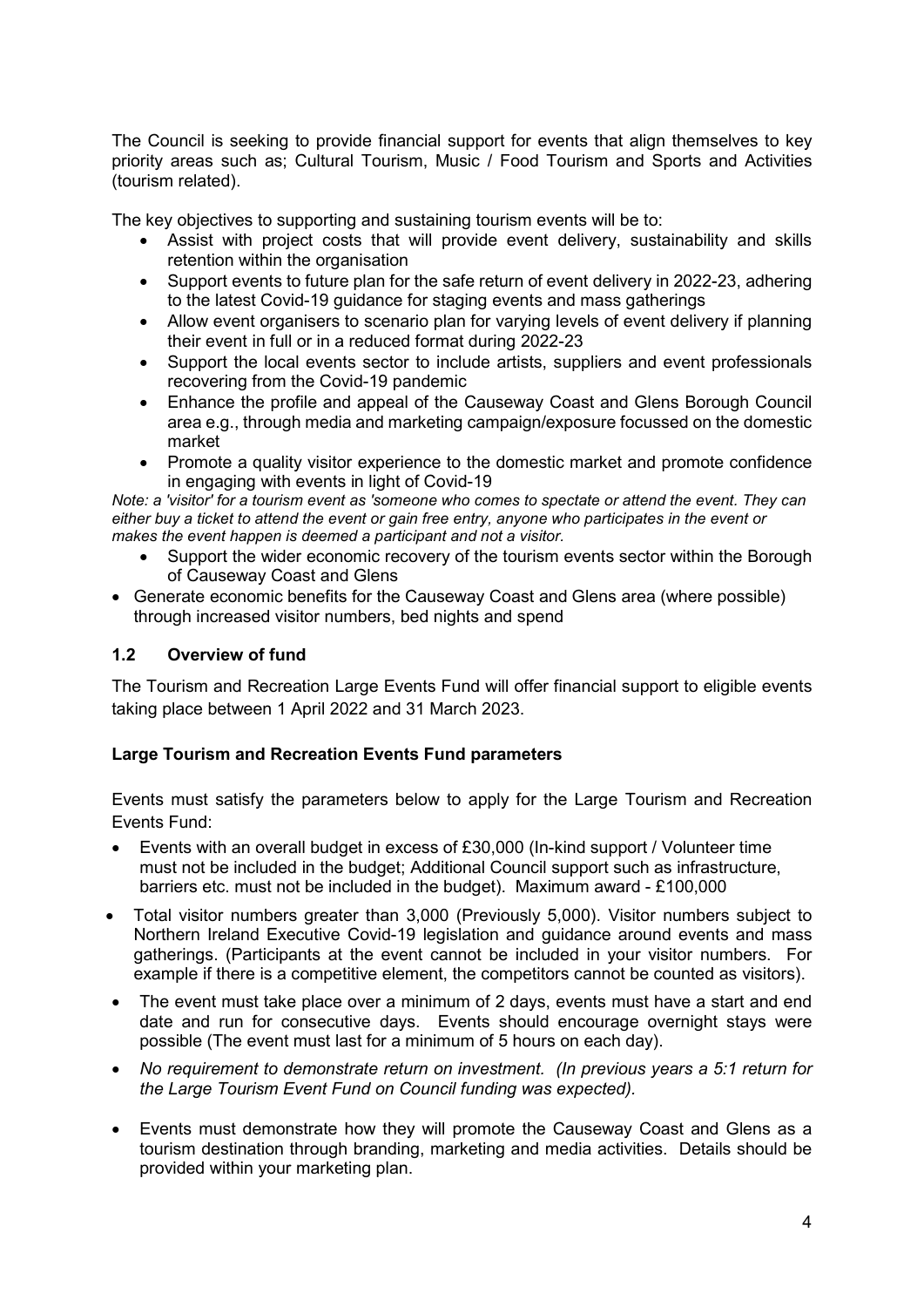Marketing campaign - Events will be expected to ensure that any marketing or communications showcase the Causeway Coast & Glens as a destination for visitors. This applies to the domestic market only. Marketing activity should strongly promote and encourage 'Staycations' from all target markets. Events will be given flexibility to enhance their marketing profile, possibly using a 'hybrid' approach and therefore considering virtual delivery as a potential method of achieving certain outputs.

• In-kind support / Volunteer time must not be included in the budget

## 1.3 Levels of grant award

| <b>Tourism Large Events Fund</b>              | <b>Maximum Grant</b><br>Amount |
|-----------------------------------------------|--------------------------------|
| Up to 50% of total project costs of the event | £100,000                       |

The level of grant awarded will depend on how the project meets the assessment criteria outlined in section 3.3, the available budget and the number of applications. There is no guarantee that successful applicants will receive the amount applied for.

Please Note: You will have to provide all evidence of project expenditure, including receipts, invoices, bank statements, or any other documentation deemed necessary. If requested documentation is not supplied then payment cannot be made. Please do not apply for funding if you cannot supply these items.

## 1.4 General Principles

All applicants should take a responsible approach to the organisation and staging of their event and ensure that:

Appropriate insurance is in place to cover the preparation and staging of the event. It is advised that Public Liability cover of at least £10 million indemnity is in place for large events. Council will request evidence that the event Public Liability and Employers Liability Insurance cover is being reviewed to ensure that it is inclusive of pandemic cover (this will be requested at Letter of Offer stage). Failure to do so may result in the withdrawal of any grant offer.

See table overleaf for insurance limits:

## Third Party Insurance Checking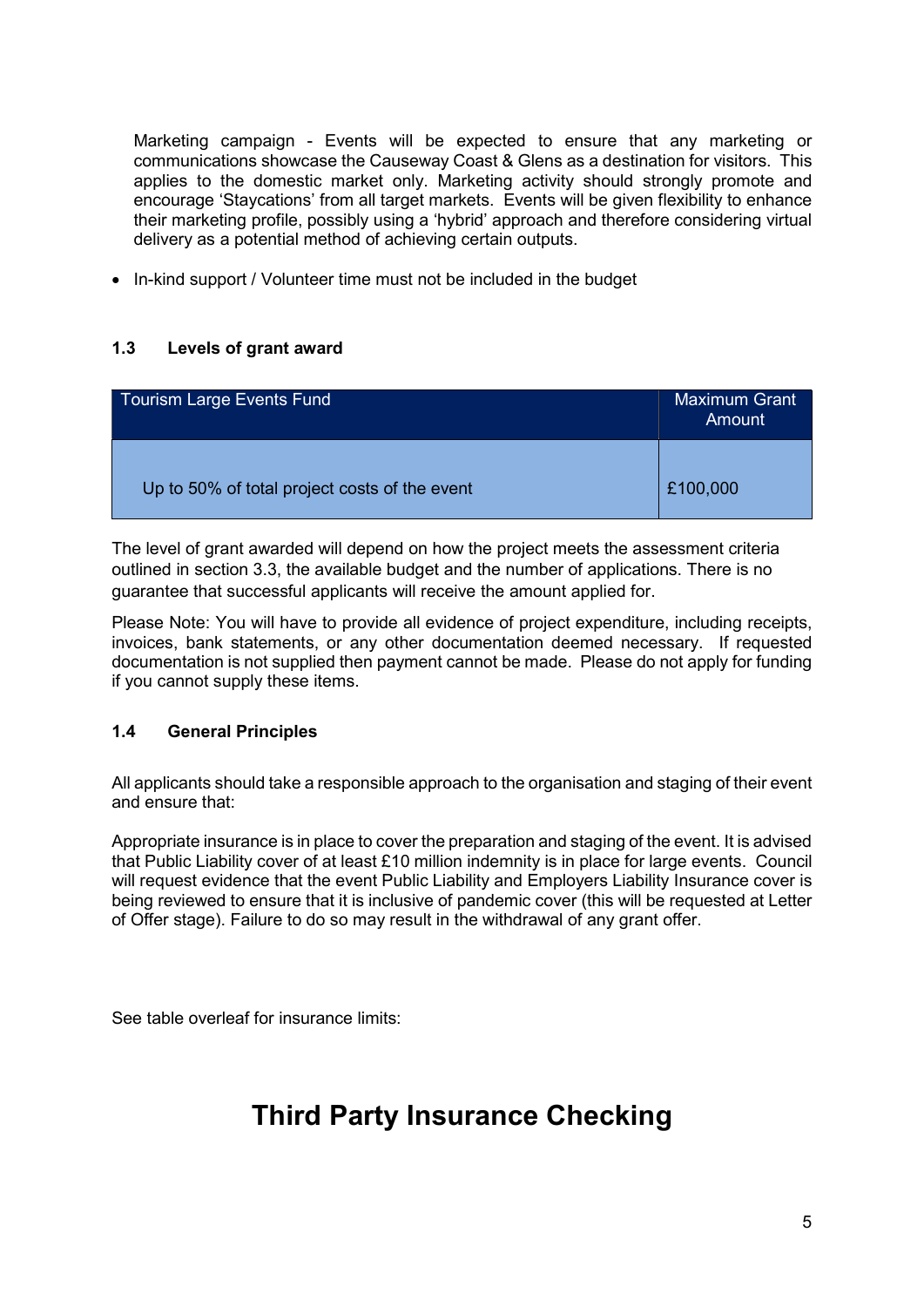Third Party Insurance guidance from Council's Insurance Broker.

| <b>Employers Liability</b>                                                                               | £10,000,000 as standard                                                                                                                                                                                                                                                       |  |
|----------------------------------------------------------------------------------------------------------|-------------------------------------------------------------------------------------------------------------------------------------------------------------------------------------------------------------------------------------------------------------------------------|--|
|                                                                                                          |                                                                                                                                                                                                                                                                               |  |
| Public / Products Liability                                                                              | Depends on the contract / nature of activities though ideally should be:                                                                                                                                                                                                      |  |
| Low Hazard                                                                                               | Min $£2,000,000 - eg$ meeting rooms, community volunteer groups,<br>market stalls, lease of shop units etc.                                                                                                                                                                   |  |
| Medium Hazard                                                                                            | Min £5,000,000 – eg activities involving hot food, physical activity, minor<br>contracts etc.                                                                                                                                                                                 |  |
| <b>High Hazard</b>                                                                                       | Min £10,000,000 – eg fairground operators, bouncy castles / inflatables /<br>trampolines, motorized sports, water based sports, contact sports or<br>dangerous activities, large contracts involving heat, firework displays,<br>marquees, traffic management, first aid etc. |  |
| The above limits and examples of types of activities are guidelines only – insures would expect you take |                                                                                                                                                                                                                                                                               |  |
|                                                                                                          | a common sense approach in order to protect Council's interest.                                                                                                                                                                                                               |  |

• Due diligence and good practise is applied to all health and safety issues

- Relevant risk assessments have been completed and evidence of same made available for inspection.
- Statutory consents, licences and approvals have been obtained where appropriate
- Measures are in place to mitigate negative environmental impact eg, waste management, reinstatement of venues.
- Policies covering child protection and vulnerable adults are in place and evidence of appropriate checks is made available for inspection.
- All applicants should be prepared to provide to Council, at least 14 days prior to the commencement of the event, copies of all relevant documentation. Failure to do so will result in the withdrawal of any grant offer.
- Each grant fund is limited and subject to availability of funds. Therefore, as a competitive process all grant awards will be determined on the basis of merit. Applicants are advised that organisations that have been successful in securing Council funding in the past will not automatically be guaranteed funding in the future.
- Where an event is responsible for the employment of staff, employment conditions and practices must comply with all the relevant employment legislations and should take account of current good practice in relation to employment rights and equal opportunities.
- Under Section 75 of the Northern Ireland Act 1998 Causeway Coast and Glens Borough Council encourages applicants to have due regard to the need to promote equality of opportunity for all and to have regard to the desirability of promoting good relations between persons of different religious belief, political opinion or racial group.
- In the interests of transparency, equality and accountability all applicants will have a right of appeal should their application be rejected.

## 1.5 Who can apply?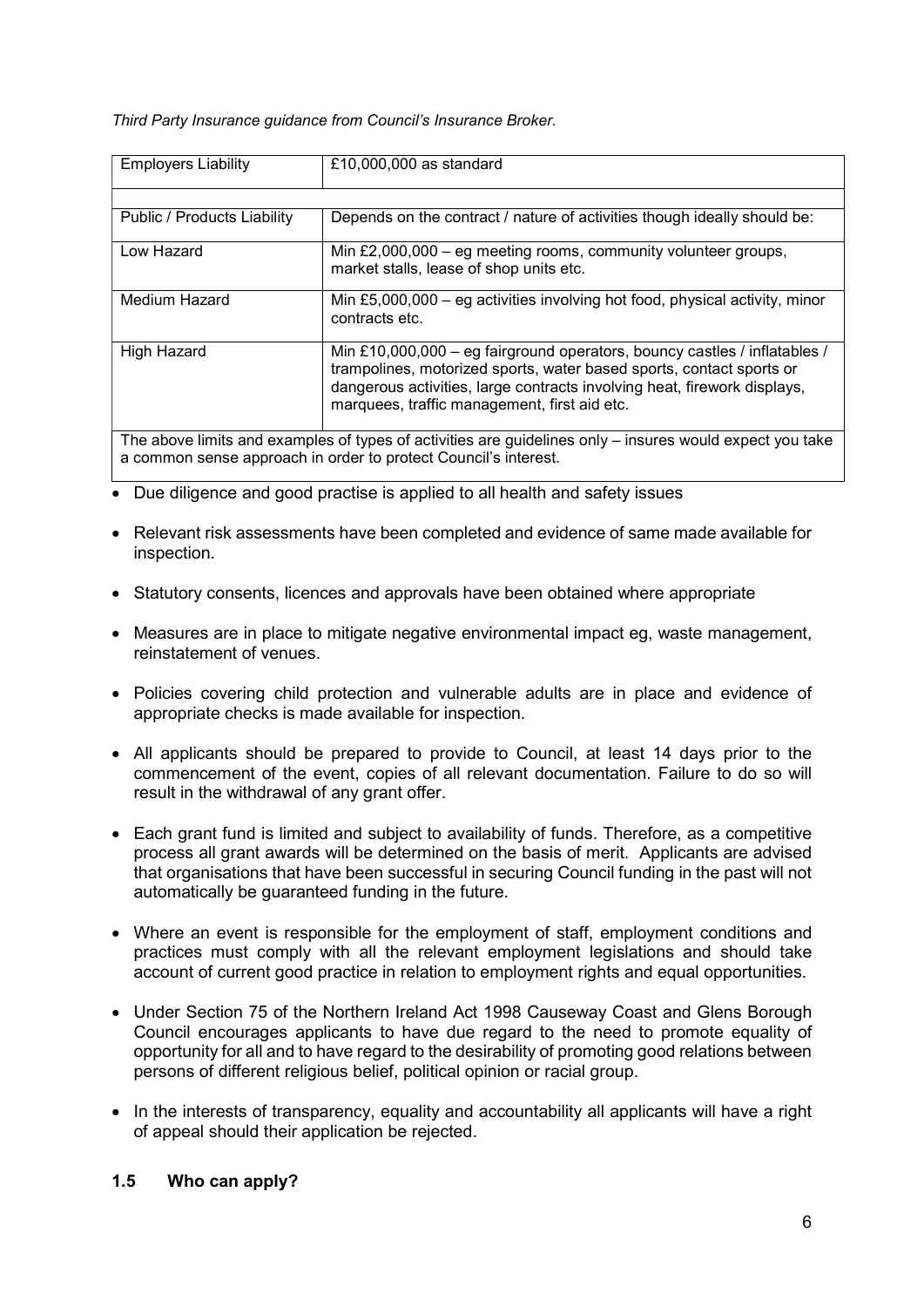To be eligible for grant-aid, you will have to show that your organisation is a bona fide organisation that is well run and that it falls into one of the following categories:

- Has a properly adopted "Governing Document" such as a constitution or memorandum and articles of association which clearly show that it is non-profit making and taking
- Is an external non-profit making organisation organising a substantial event/festival which generates both tourism and economic benefit for the Borough.

All events must take place in Causeway Coast and Glens Borough Council area. For those events which take place at a number of venues, (some of which may be in other Local Authority areas), funding will only apply to the actual event which takes place and provides benefit within the Causeway Coast and Glens Borough Council area.

#### 1.6 What can be funded?

Eligible costs may include the following:

- $\bullet$  Insurance (applicable to the event only)
- Programming Costs including online/hybrid
- Venue Hire
- Performance/Artist Fees
- Transport
- Equipment Hire/Purchase
- Advertising/Communications (marketing & media costs, printing/signage etc.)
- PPE and social distancing equipment (infrastructure/equipment needed in light of Covid to run a safe event)
- Administration (stationery, postage etc.)

#### Successful applicants will be offered no additional support from Council for this event, financial or otherwise.

## 1.7 What cannot be funded?

The following activities/costs will not be funded under this programme;

- The promotion of religious or political interests
- Events of a commercial nature, organised to make a profit
- Projects/events which have the primary purpose of raising money for charities
- Awards ceremonies or industry events
- Festivals that are social events for an organisation
- Events/ Festivals organised by community organisations for their own local communities
- Applications for specific projects which are clearly the responsibility of other organisations or statutory bodies.
- Publications in the form of books, CD's or DVD's
- Hospitality (food, beverages, gift, etc.)
- Cash prizes
- Costs that are not auditable e.g. Cash payments unsupported by an approved petty cash system.
- Costs towards banking charges and / or repayment of debt.
- Costs that can be claimed back from elsewhere e.g. VAT.
- Staff costs are not eligible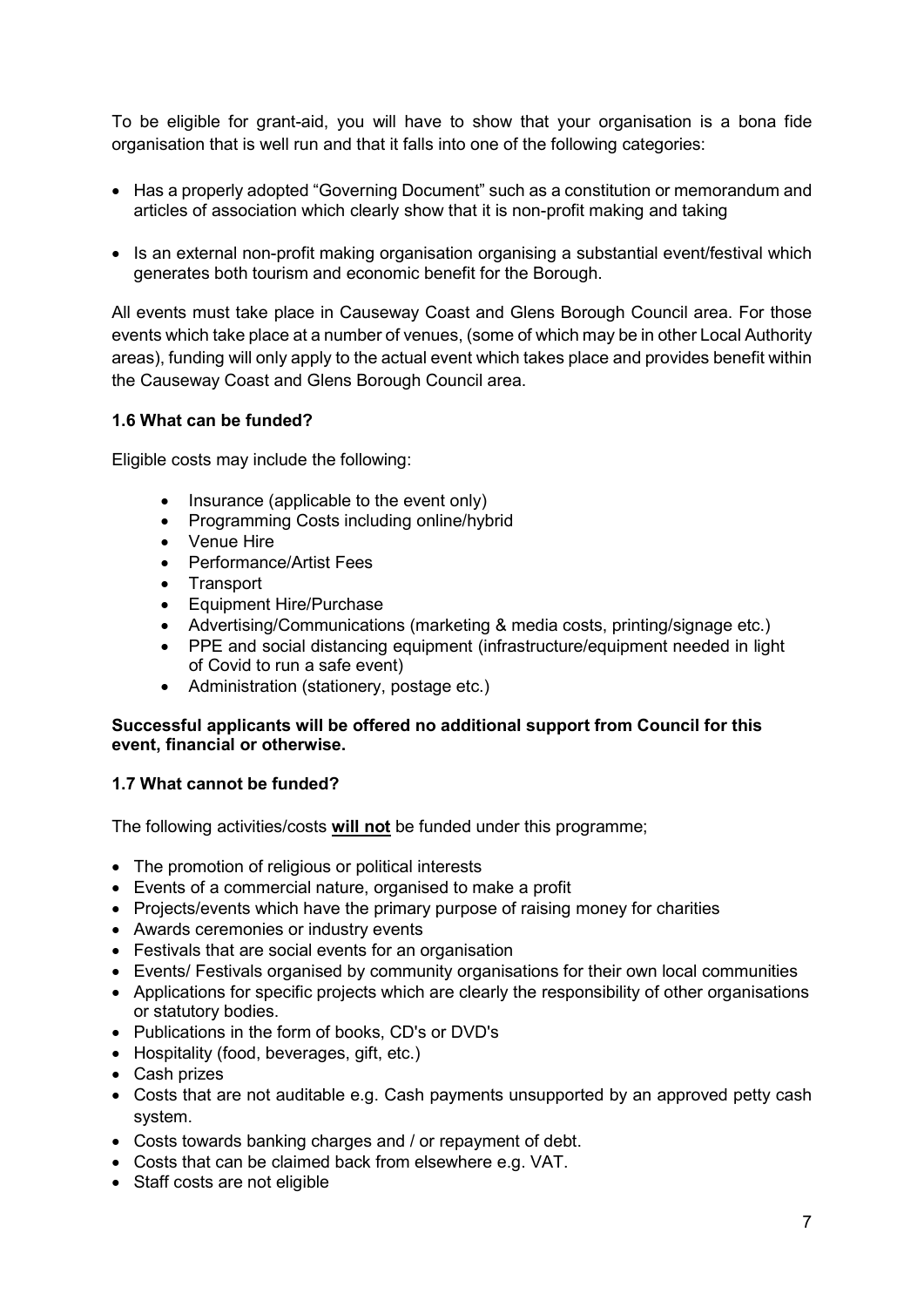#### • Core running costs

Events in receipt of other Causeway Coast and Glens Borough Council funding e.g. Community Festivals Funding or Cultural Arts & Heritage grants are not eligible to apply to the Tourism and Recreation Large Events Fund.

#### 2.0 How to answer the questions

Before completing an application form you should make sure that you have read the guidelines and are eligible to apply.

All applications for financial assistance from Causeway Coast and Glens Borough Council for 2022-2023 should be submitted online at http://causeway.eformz.info.

Hard copies can be made available. Please contact the Central Funding Unit on email grants@causewaycoastandglens.gov.uk

An acknowledgement receipt will be electronically issued to you once your submission has been received. The Funding Unit will assess your application for eligibility. If your application is eligible to apply for grant aid, it will be forwarded to the relevant section for a full assessment and scoring against the stated criteria.

## All questions must be completed as fully and concisely as possible. Please see below for help in completing your application.

\*Attendance at a training workshop to assist you with the development of the grant application and Event/Marketing plans is Mandatory. The workshop for All Applicants is being held via Microsoft Teams Video Conferencing at 2pm on Monday 14th March 2022. Please contact Gareth Fall (details on page 3) to reserve a place.

## Application Questions:

## Q1. Current Status

Please describe where the event currently stands and its position for 2022 / 2023. Please also outline the reason(s) for the decision to proceed with staging your event.

#### Q2. Event Financial Position

Q2.1: Please describe your current Event Budgetary position since the onset of Covid-19 since March 2020?

Q2.2: Please outline the forecasted impact on budget with the event proceeding in 2022/23 (e.g. sponsorship / funding reductions, less ticket income as well as enhanced resource costs such as insurance, ground infrastructure, contractors and staff costs etc.)

#### Q3. Scenario Planning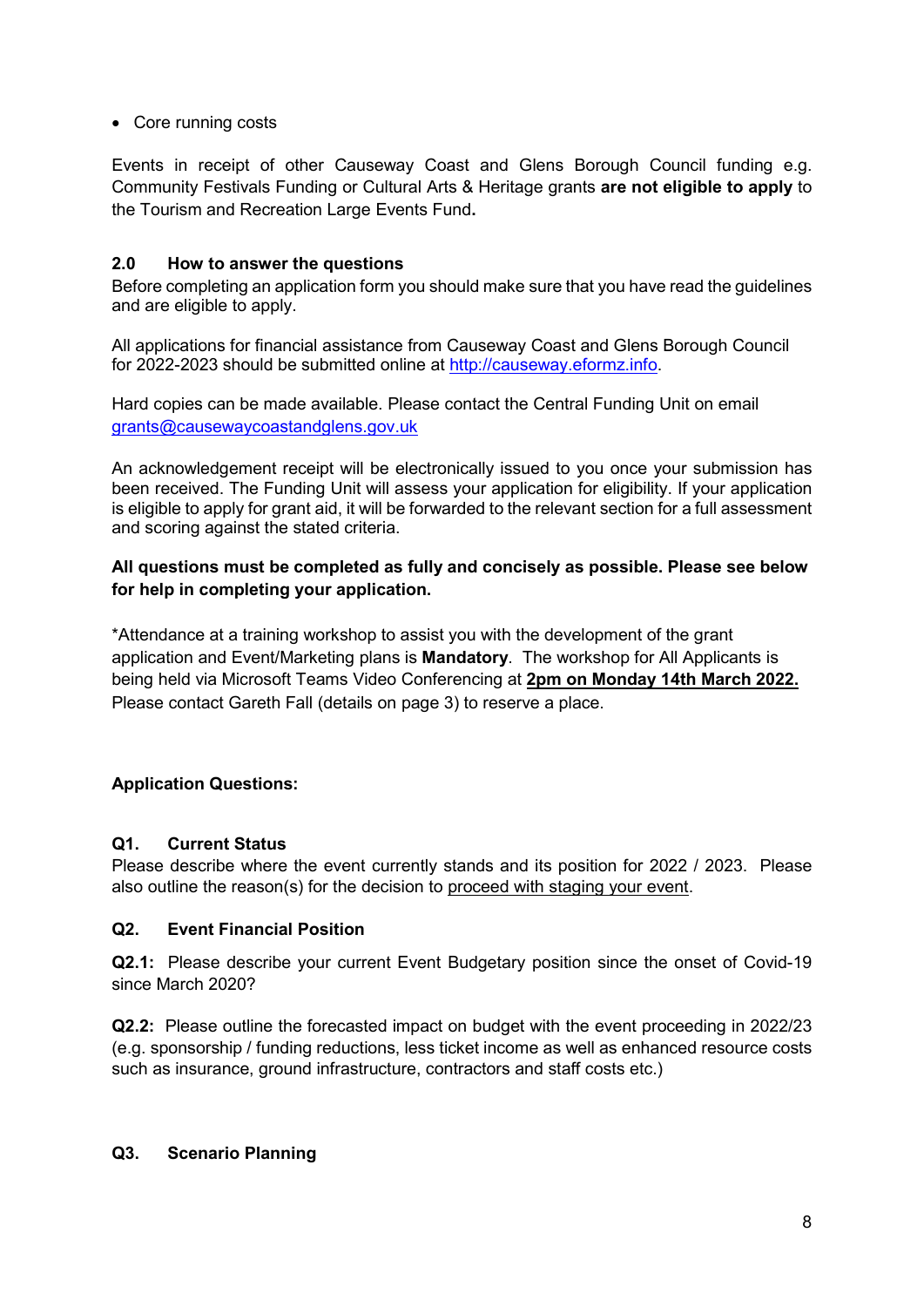Outline your proposed event delivery option(s) (scenario planning) and provide details of how your organisation intends to safely manage the range of event scenarios proposed.

Option 1:

Option 2:

Option 3:

## Q4. Request for Financial Support from Council

This question is composed of two parts:

4.1 – Detail eligible project costs for Scenario 1 for 2022/23

4.2 – Applicants are required to provide information of eligible project costs for event scenarios 2 & 3 if applicable.

(maximum grant amount is £100,000)

Applications that do not provide a complete budget will be ineligible and may not be scored.

In-kind support and volunteer time cannot be considered and should not be included in your financial breakdown.

## Q4.1 - Eligible Project Costs for Scenario 1:

Please provide a full breakdown of eligible Project Costs to support event delivery of Scenario 1 for the 2022/23 financial year.

Project Costs incurred by your organisation may include: Programming, Marketing, Traffic Management, Artists / Performers, Medical cover, Covid-19 Infrastructure costs etc.

| <b>Breakdown of Eligible</b><br><b>Project Costs for Scenario 1</b><br>(by item) | Amount (£) | <b>Amount</b><br>requested |
|----------------------------------------------------------------------------------|------------|----------------------------|
|                                                                                  |            |                            |
|                                                                                  |            |                            |
|                                                                                  |            |                            |
|                                                                                  |            |                            |
| <b>TOTAL</b>                                                                     |            |                            |

## Q4.2 - Applicants are required to provide information of eligible project costs for alternative event scenarios 2 & 3 (if applicable):

Please provide a full breakdown of eligible Project Costs to support event delivery of an alternative scenario 2 or 3 should either of these scenarios become the preferred delivery option for the 2022/23 financial year.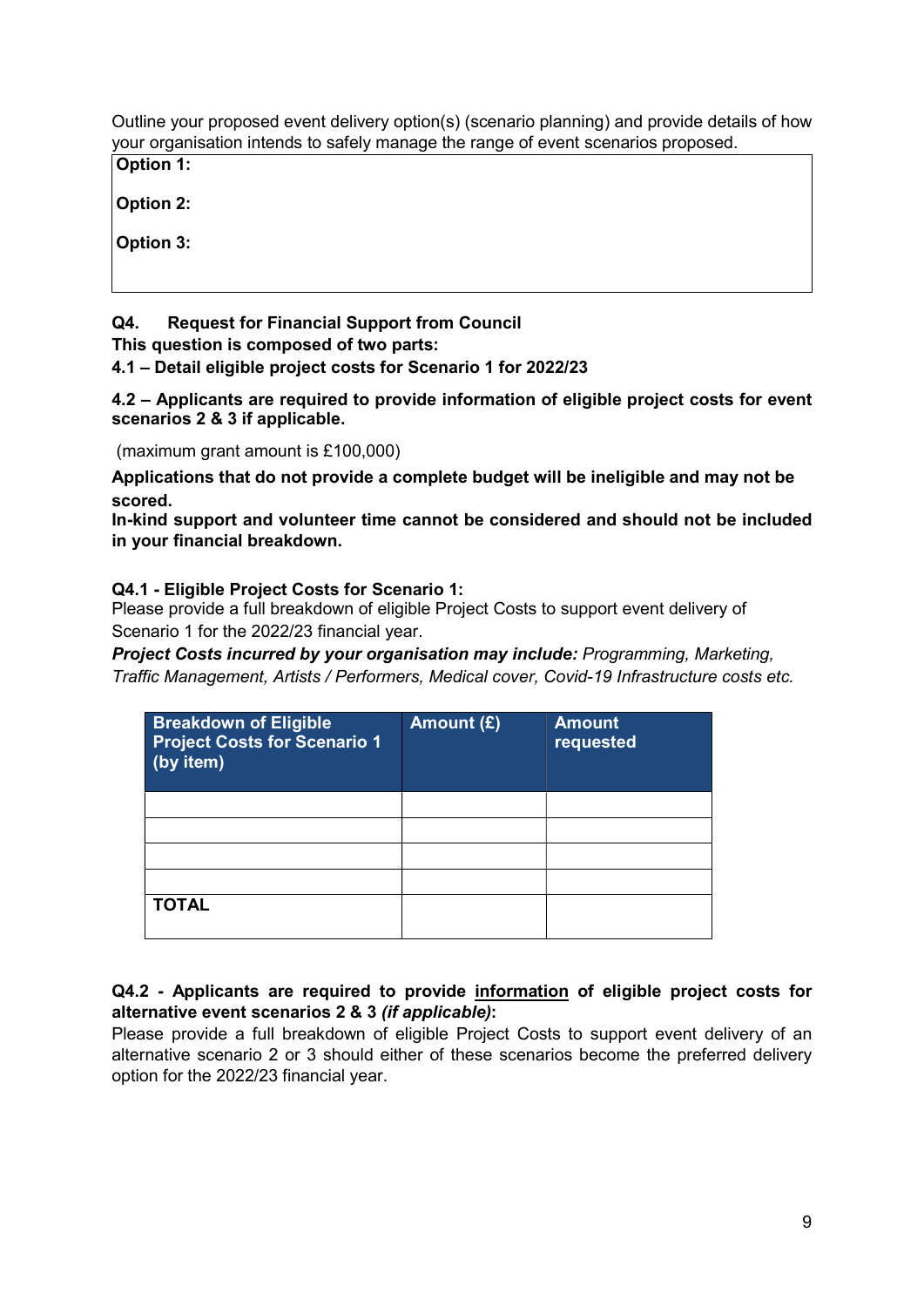Reminder - Project Costs incurred by your organisation may include: Programming, Marketing, Traffic Management, Artists / Performers, Medical cover, Covid-19 Infrastructure costs etc.

| <b>Item</b>  | <b>Scenario 2</b><br><b>Cost</b> | <b>Amount</b><br>requested<br><b>Scenario 2</b> | <b>Scenario 3</b><br><b>Cost</b> | <b>Amount</b><br>requested<br><b>Scenario 3</b> |
|--------------|----------------------------------|-------------------------------------------------|----------------------------------|-------------------------------------------------|
|              |                                  |                                                 |                                  |                                                 |
|              |                                  |                                                 |                                  |                                                 |
|              |                                  |                                                 |                                  |                                                 |
|              |                                  |                                                 |                                  |                                                 |
| <b>TOTAL</b> |                                  |                                                 |                                  |                                                 |

N.B. Scenario 1 should detail the preferred and most expensive delivery option with Scenario 3 being the least expensive delivery option.

Projected Income – Please provide details of all sources of income from ticket sales, other grants, sponsorship, fund raising events, own resources etc.

| <b>Sources of Funding</b> | <b>Status - Confirmed /</b><br><b>Applied for</b> | Amount (£) |
|---------------------------|---------------------------------------------------|------------|
|                           |                                                   |            |
|                           |                                                   |            |
|                           |                                                   |            |
|                           |                                                   |            |
|                           |                                                   |            |
|                           |                                                   |            |
| <b>TOTAL</b>              |                                                   |            |

## Q5. Event Management

Please provide a detailed Event Management Plan (EMP) for your event to include Covid-19 mitigations and Risk Assessments. Your EMP should be sectioned to demonstrate how your organisation intends to safely manage your range of proposed event scenarios for both visitors and participants.

This should also include the following:

- Management Structure outlining event management experience with Roles and **Responsibilities**
- Schedule of activities/events
- Event Management and Safety Plan covering all Health and Safety elements
- Risk Assessments
- Insurance Policy outlined for the event (to include Public and Employers liability, see guidance notes for limits)
- Evidence that the above PL & EL Insurance cover is being reviewed to ensure that it is inclusive of pandemic cover
- Permissions for use of lands
- Licence requirements
- Crowd management (visitor and participant movements must both be considered)
- Stewarding Plan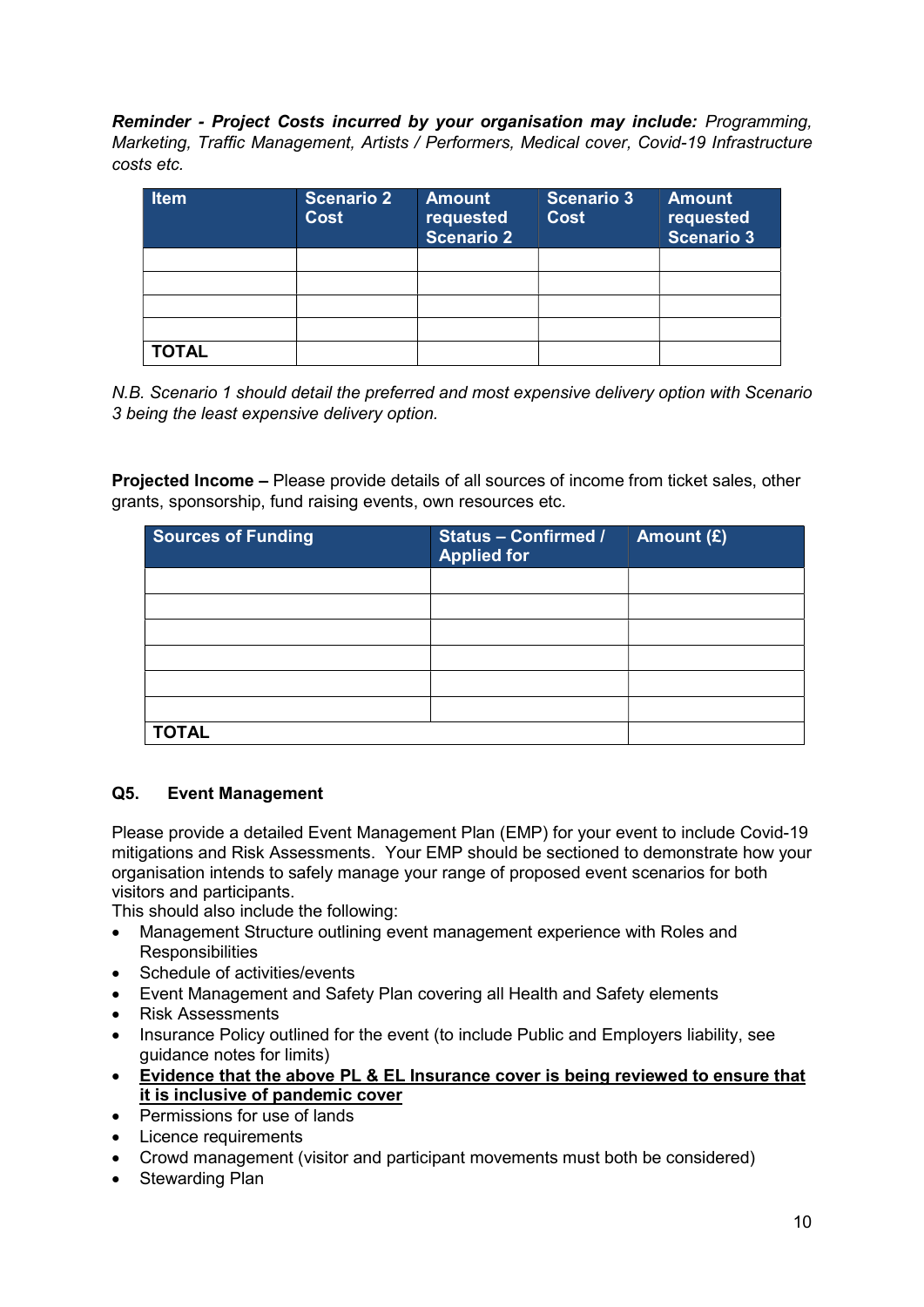- Traffic & Transport Plan
- Waste Management
- Incident Reporting
- Medical Provision
- Emergency and Evacuation plan
- Action Plans for Online/Hybrid activity
- Clearly outline what Covid-19 mitigation procedures are being considered by the event organisers.

Other relevant annexes should include: All event suppliers Insurances, Risk Assessments and Structural / Test certificates, Licences and should be included in the plan as an Annex.

Other attachments to be included in an annex may include the Child Protection Policy, First Aid providers Medical Risk Assessment and Site Plan/Map - Please note this list is not exhaustive.

#### Please Note:

- $\triangleright$  Applicants should provide an outline of their proposed Covid-19 mitigation measures at the time of application however this will not be scored as part of the Event Management question.
- $\triangleright$  As part of the Event Management Planning process, event organiser's must demonstrate that they have in place the necessary mitigation measures for Covid-19. These mitigations must meet the relevant legislative measures outlined by Government for events taking place (Please Note: Legislative restrictions have been and will be subject to change and Event Management Plans must accommodate for this change).
- $\triangleright$  Council funding is subject to adherence to relevant legislation at the time of event planning and delivery.
- $\triangleright$  For those events that require consultation with the Council led Safety Advisory Group, the scheduling of these meetings is dependent on a number of factors including:
	- the availability of mutli-agency members to contribute and comment giving the ongoing pandemic pressures faced by our front line services
	- the availability of Northern Ireland Executive guidance on Mass Gatherings and Events
	- the availability of direction from the relevant statutory agencies regarding facilitating a SAG forum at that time for the purpose of event planning and delivery.
- $\triangleright$  Council must satisfy itself that the event is complying with the fluidity of the latest Covid-19 restrictions and therefore reserves the right to request multiple versions of the Event Management Plan after issue of the Letter of Offer.
- $\triangleright$  Council if required to do so under the Health Protection (Coronavirus, Restrictions) Regulations (Northern Ireland) 2021 reserves the right to share Event Plans and Risk Assessments with the relevant Statutory Agencies to ascertain the compliance of events and suitability to proceed with event delivery at that time.
- $\triangleright$  Grant Award towards operating costs will remain dependent on the satisfactory evidence of Covid-19 mitigation for your event receiving statutory approvals from the relevant agencies.
- $\triangleright$  See Appendix 2 for further Covid-19 Guidance and useful links.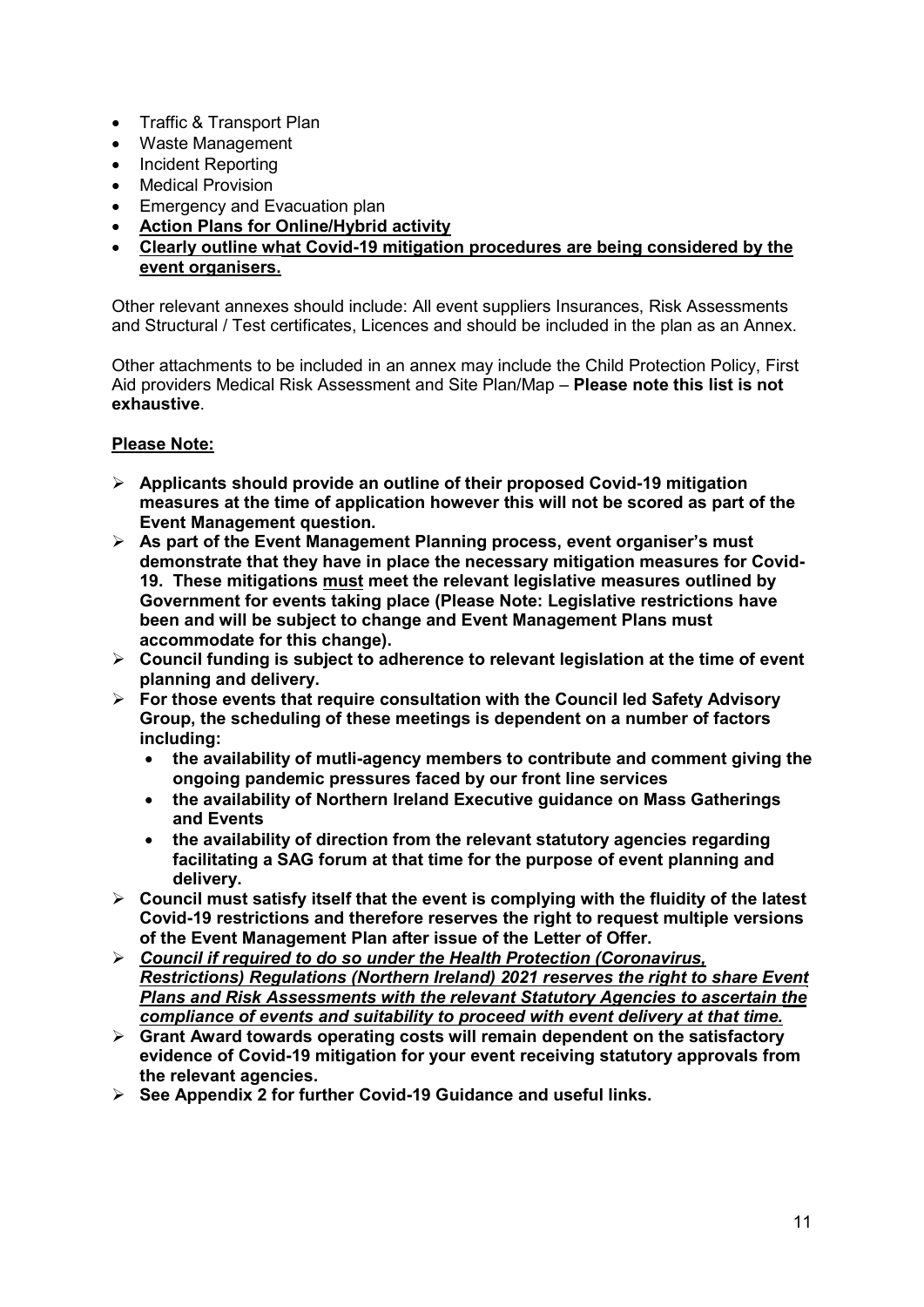## Q6. Event Sustainability and Skills Retention

Please provide details of how Council funding will assist with event delivery, sustainability and skills retention (e.g. retain volunteer / staff knowledge and skills) within the organisation for 2022 / 2023.

## Q7. Economic Support / Benefit

Please provide details of how the various proposed event scenarios would support the local events sector to include artists, suppliers and event professionals recovering from the Covid-19 pandemic and how this will provide economic support / benefit.

## Q8. Media & Marketing Impact

Please provide details of how the event, through the various scenarios will promote the Causeway Coast and Glens as a tourism destination through branding, marketing and media activities.

For those 'Live' events that are due to take place in the physical world with attendees, the NI domestic market should be the primary focus followed by ROI and GB markets. Marketing activity either for 'Live' physical events or Online / Hybrid activity should strongly promote and encourage 'Staycations' from all target markets (e.g. NI domestic market, ROI, GB, and Hybrid/Online markets). The marketing activity for online events should appeal to as wide an audience as possible, encouraging visitors to attend the event in future years. Within your Event Marketing Plan you should consider the following:

- Current Situation Where are you now in terms of the development of the event in light of Covid-19?
- Development of the event going forward Where do you want to go? (subject to various scenarios)
- Communication Strategy using a Marketing mix and range of Marketing tools How do you get there?
- $\bullet$  Implementing the Plan What to do to get you there?
- Action Plan Timing, Resource, Frequency, Reach, Target Market, Branding and Outline of Marketing Channels
- Budget
- Measuring the impact of Media and Marketing
- Evaluation
- Please refer to the Guidance Notes to assist with answering this question.
- A Marketing Plan resource is made available to assist with this process:
- Marketing Plan template see http://causeway.eformz.info

Events must upload a Marketing Plan & supporting documentation.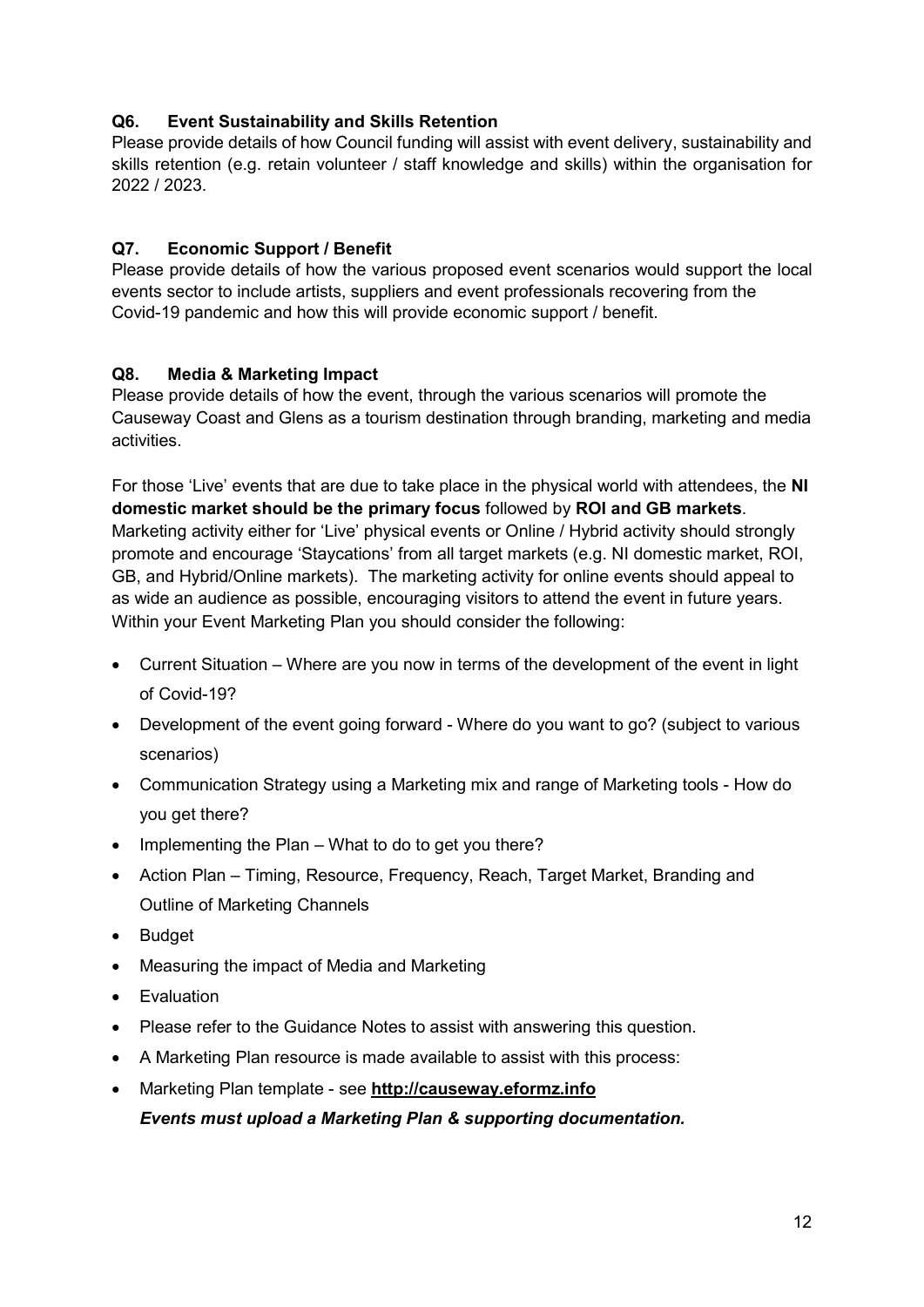## Q9. Visitor Experience

Please describe how your range of event scenarios will promote a quality visitor experience to the domestic market (where applicable) and promote confidence in engaging with events in light of Covid-19.

- How will the event encourage visitors from outside the Council area to attend (What is the event USP / Unique Selling Point)
- How the event will provide a quality visitor experience.(e.g. Online information / programme, ticket, transport links, car parking, welfare facilities, food and drink, accommodation, details of other things to see and do in the Borough).
- How will the visitor experience showcase the Borough's natural, cultural, tourism and environmental assets

Further guidance will be provided at the mandatory training workshop.

## Q10. Future Planning - Event Development

Please outline how Council funding to deliver an event proposal for 2022 / 2023 will allow the event organisers to sustain the event product into future years for 2023 and beyond.

#### 3.0 How we assess and score your application

Every application that is received requesting a Grant will be assessed for the following:

- to ensure that the organisation is eligible to apply and to direct applicants to the most suitable grant programme
- for reassurance of each organisation's capability to deliver the proposal, and
- how well the proposal contributes to Council's Strategic Priorities and the programme specific criteria.

#### 3.1 Eligibility assessment

The assessments in respect of Part 1 of the application form are awarded a pass or fail eligibility rating.

If the organisation, based on the information supplied is able to satisfy the Council of their eligibility to draw down the grant, they will progress to the next part of the process.

If the organisation, based on the information supplied, is not able to satisfy the Council of their eligibility to draw down the grant from the fund, they will be advised of specific omissions / shortcomings and how these can be addressed to help prepare them for any future funding requests.

## 3.2 What if an application is not eligible?

If your application is not eligible, you will be notified immediately and the reasons will be outlined to you, it will not proceed to assessment and scoring.

If an organisation is not eligible for funding through the Tourism Large Events Fund, organisations should contact one of the staff members listed on page 3 who will help signpost to alternative sources of funding.

If an organisation or its activities are deemed to be the responsibility of other Council Departments, statutory agencies or voluntary bodies then you will be signposted to who you should apply to. If signposted elsewhere you will be required to complete and submit the relevant application form.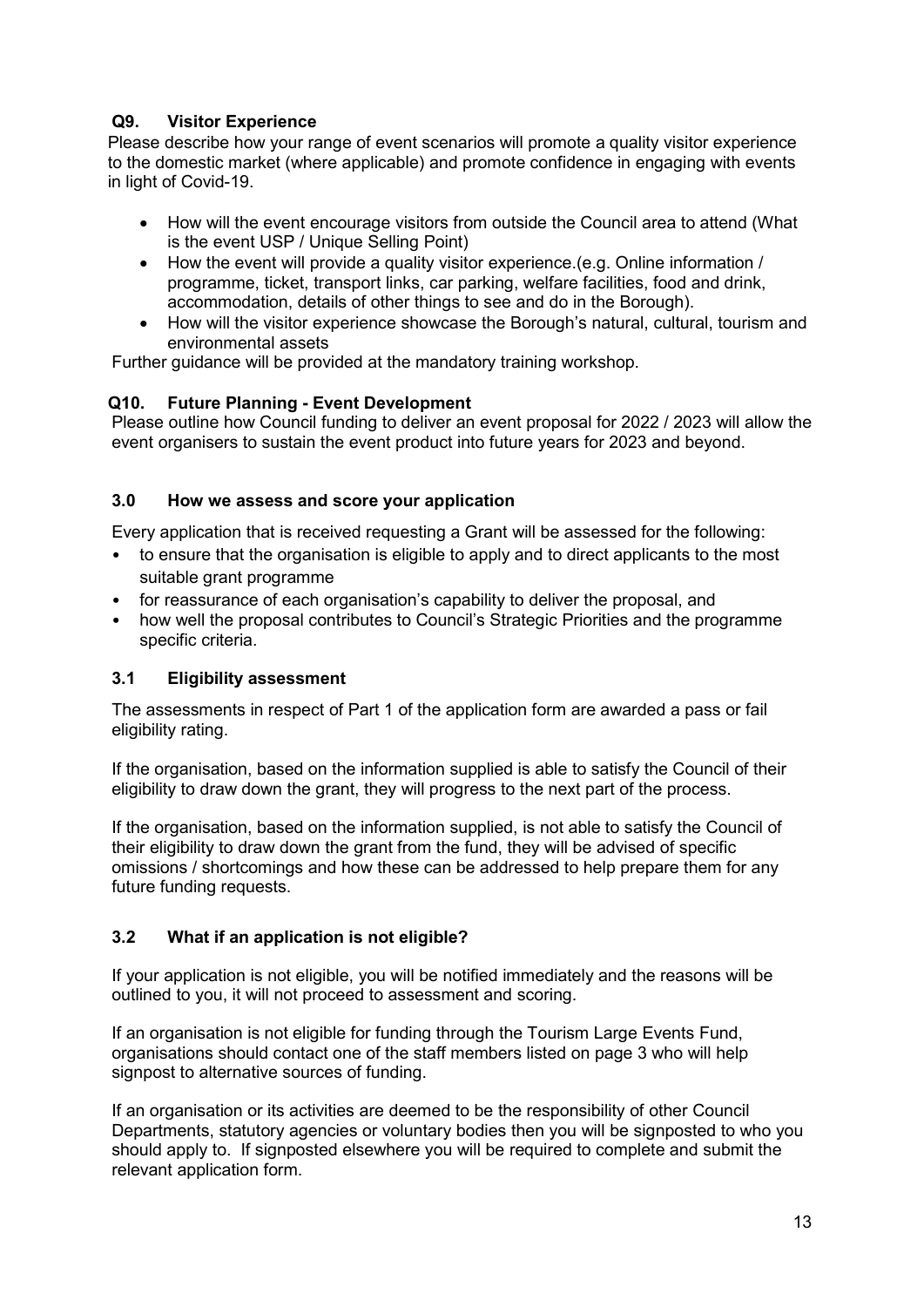## 3.3 Assessment and Scoring

The aim of the Tourism Large Events Fund is to support events that clearly demonstrate how it will meet the set objectives.

Event organisers will be required to demonstrate how their event meets the criteria shown below. The responsibility to provide sufficient detail in any application for Council's consideration rests with the applicant.

Assessment of applications will be made using a system that measures and scores each of the criteria listed below out of a total of ten points. Weighting is then applied as detailed below.

| <b>Criteria</b>                                                                          | Score out of      | Weighting      | <b>Possible</b> |
|------------------------------------------------------------------------------------------|-------------------|----------------|-----------------|
|                                                                                          | possible 5        |                | <b>Score</b>    |
| Q1. Current Status                                                                       | <b>Not Scored</b> |                |                 |
| Q2. Event Financial Position                                                             | <b>Not Scored</b> |                |                 |
| Budgetary position in light of Covid-19                                                  |                   |                |                 |
| Q3. Scenario Planning                                                                    | <b>Not Scored</b> |                |                 |
| Q4. - Financial Breakdown outlining                                                      | <b>Not Scored</b> |                |                 |
| <b>Eligible Project costs</b>                                                            |                   |                |                 |
| Q5.<br>Event Management (to include<br>Covid-19 Risk Assessment and mitigation<br>plans) |                   | X <sub>5</sub> | 25              |
| Q6. Event Sustainability / Skills Retention                                              |                   | $X_3$          | 15              |
| Q7. Economic Support / Benefit                                                           |                   | X <sub>2</sub> | 10              |
| Q8. Media & Marketing Impact                                                             |                   | $X_3$          | 15              |
| Q9. Visitor Experience                                                                   |                   | $X_3$          | 15              |
| Q10. Future Planning - Event                                                             |                   | X <sub>4</sub> | 20              |
| Development                                                                              |                   |                |                 |
|                                                                                          |                   |                | 100             |

Applications must achieve minimum 65% to be considered for funding

## 3.4 How decisions are made

Following the completion of checks relating to the application and its eligibility to proceed, the application will be assessed by a selection panel. The panel consisting of relevant Council officers will make recommendations as to whether or not the application is successful and level of funding which may be awarded. The recommendation will then go to the Leisure & Development Committee and then to a full Council meeting for final approval.

## 3.5 What happens if an application is successful?

If an application is successful, you will be invited to a Project Initiation meeting with Council Officers to discuss conditions of grant award, monitoring requirements, development support and financial arrangements. This meeting is an essential pre-requisite to any Letter of Offer being issued.

Council will issue a letter of offer which is a legal agreement with the organisation to deliver on the proposals outlined in their application form. Signed Letters of Offer must be returned before any funding is released.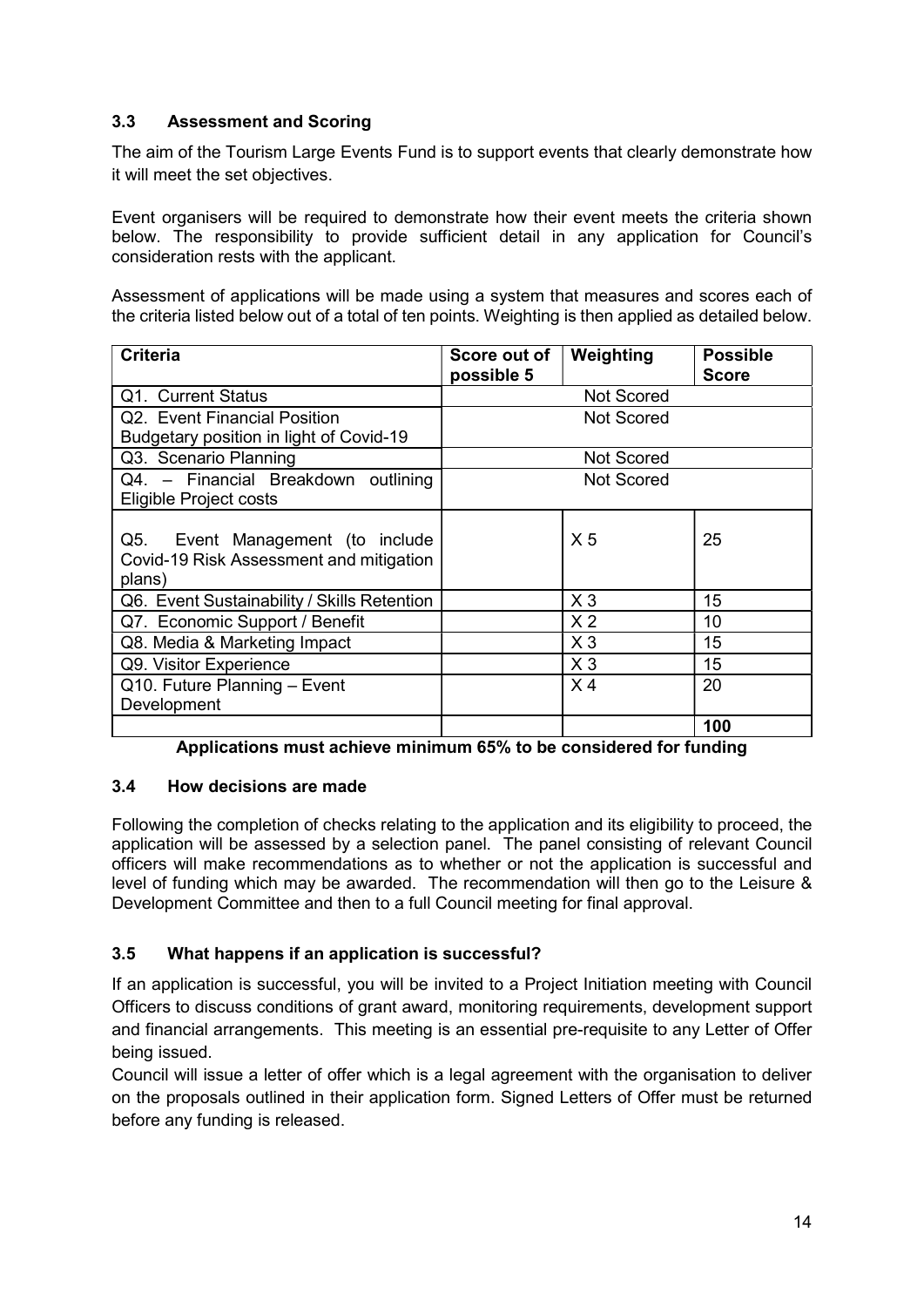Council funding is paid retrospectively. Grants will normally be released in two instalments – 50% of the grant will be awarded upfront if the organisations does not have sufficient reserves followed by remaining 50% once evaluation/financial claim is verified satisfactorily.

Events which are shown to be in profit are unlikely to receive funding. Council will only provide grant-aid for deficit funding.

#### Conditions of Grant –Aid

- Council will not assist with additional grant aid if other funders do not meet their projected contributions.
- Grant Awards will initially be made on the basis of the most expensive event delivery scenario, but will be reduced to reflect whichever scenario the organisers proceed with.
- Assessment and Scoring will be on the basis of the preferred scenario.
- Council reserves the right to withdraw or reduce funding if it is considered that event proposals are not in line with current Covid restrictions at the point of event planning / delivery.
- Council reserves the right to seek advice through the relevant government agencies and the Safety Advisory Group (SAG) in relation to health and safety (particularly in respect of Covid-19). This may result in instructions to event organisers to change the content of their programme pre - event or to cancel the event in its entirety.
- In the event that SAG members / PHA / Statutory agencies advise that the event should not proceed, Council reserves the right to withdraw grant-aid.
- Council reserves the right to make alterations to the Assessment Criteria and Funding Parameters in advance of any Letter of Offer being issued.

#### Letter of Offer

Included within the letter of offer will be an acceptance form, the terms and conditions and any pre-conditions that must be met before funding can be released.

#### **Insurance**

Appropriate and adequate insurance must be in place for the duration of the project or activity. Public Liability cover of at least £10 million indemnity must be in place for events. Also it is the organisations responsibility to ensure that any individual or organisation it engages is adequately insured. A copy of relevant insurances must be provided.

\*Please refer to section 1.4. (General Principles) above which outlines insurance limits and the necessary steps that should be taken to secure pandemic cover.

#### Risk Assessment

Any applicant who is successful in securing funding will be asked to provide a risk assessment before the event takes place. This indicates that measures have been considered and introduced to minimise any potential risks during the project. Risk Assessments must include:

- Clear Covid-19 mitigation procedures for the proposed event scenarios.
- Event Plans and Risk Assessments should be provided to Council to help satisfy that the Health Protection (Coronavirus, Restrictions) Regulations (Northern Ireland) 2021 are being considered during event planning / delivery. These documents may be shared with the relevant Statutory Agencies to ascertain the compliance of events and suitability to proceed with event delivery at that time.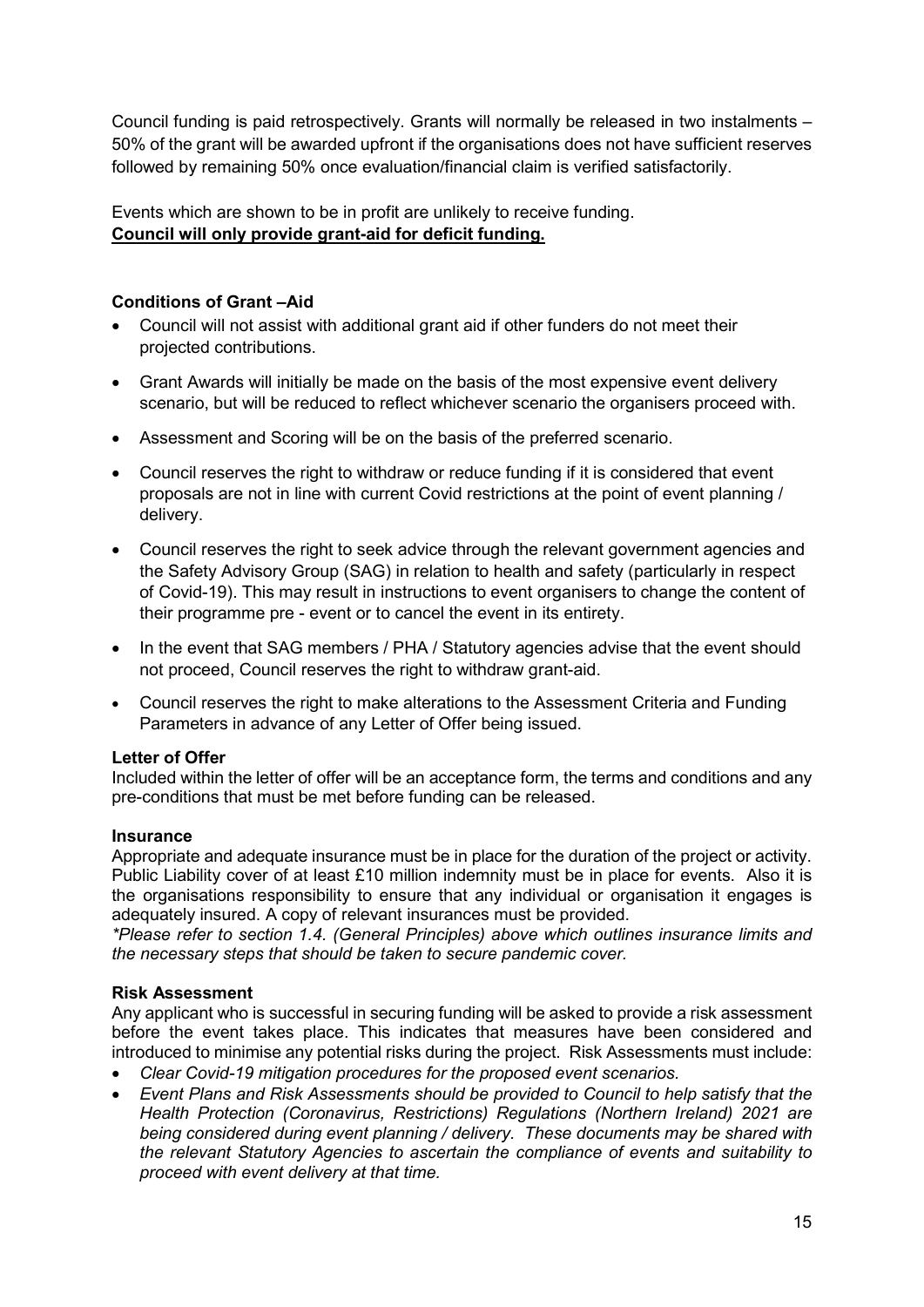#### **Publicity**

Causeway Coast and Glens Borough Council must be consulted regarding all key publicity announcements.

The organisation receiving funding must acknowledge the support from Causeway Coast and Glens Borough Council in all publicity material relating to the activity for which the grant was awarded and to agree to provide press opportunities at which Council may wish to be represented.

The Council should receive notification of all publicity material relating to the event being hosted within the Borough. The Council will have to satisfy itself that the proposed publicity material reflects the Covid-19 regulations at the time and that by publishing the event will not cause a breach of the Health Protection (Coronavirus, Restrictions) Regulations (Northern Ireland) 2021.

#### Evaluation

When your event is over, you will be required to complete a Post Event Evaluation within 2 months of completion of the event. A template will be provided. You should provide documentary evidence that the project/event has taken place e.g. newspaper articles, photographs, programmes etc.

#### Payment of Grant-aid

Council funding is paid retrospectively. Grants will normally be released in two instalments – 50% of the grant will be awarded upfront if the organisations does not have sufficient reserves followed by remaining 50% once evaluation/financial claim is verified satisfactorily.

#### 3.6 What happens if an application is unsuccessful?

You will be informed in writing within 7 days of the full Council meeting where the decision was approved. The reasons why your application was unsuccessful will be highlighted.

Officers from the Tourism & Recreation Department will be available to meet with you to go through your application, develop a working relationship and provide practical developmental support to address areas of concern.

An Appeals Process / Review Procedure is available if an application is unsuccessful. The purpose of this is to ensure that the decisions taken and procedures followed by Assessment Panels for individual applications are applied fairly and consistently.

The Review will provide an independent process through which an applicant will have the opportunity to demonstrate to the Review Panel that either:

- the outcome was unreasonable or
- that the proper procedures were not followed

Appeals on any other grounds will not be considered.

#### 3.7 Government Funding Database

Please be aware we are required to check the Government Funding Database (GFD) prior to making awards in order to avoid duplication of funding.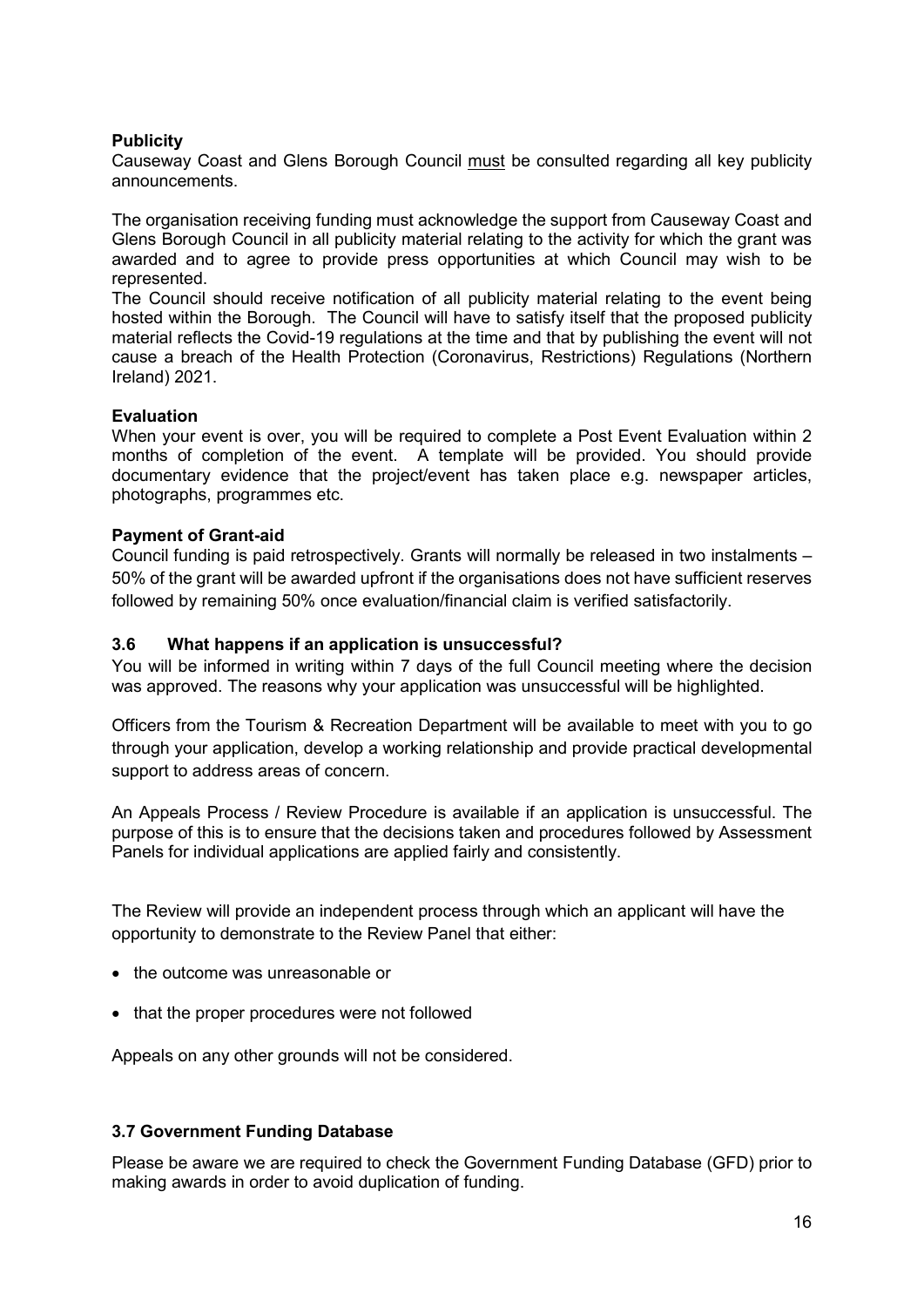If registered on GFD we ask you to state your organisation's Unique Reference Number (URN) to help with this process. Details of grants awarded will be uploaded to the GFD, it is the responsibility of the applicant group to ensure that the organisation details held on GFD are up to date.

#### 3.8 Late applications

It is the responsibility of each applicant to ensure that their application is submitted prior to the advertised time and date of closing. Applications received after the closing time/date will not be considered for funding. No exceptions will be made and there is no recourse to appeal. It is the responsibility of the applicant to ensure submission on time.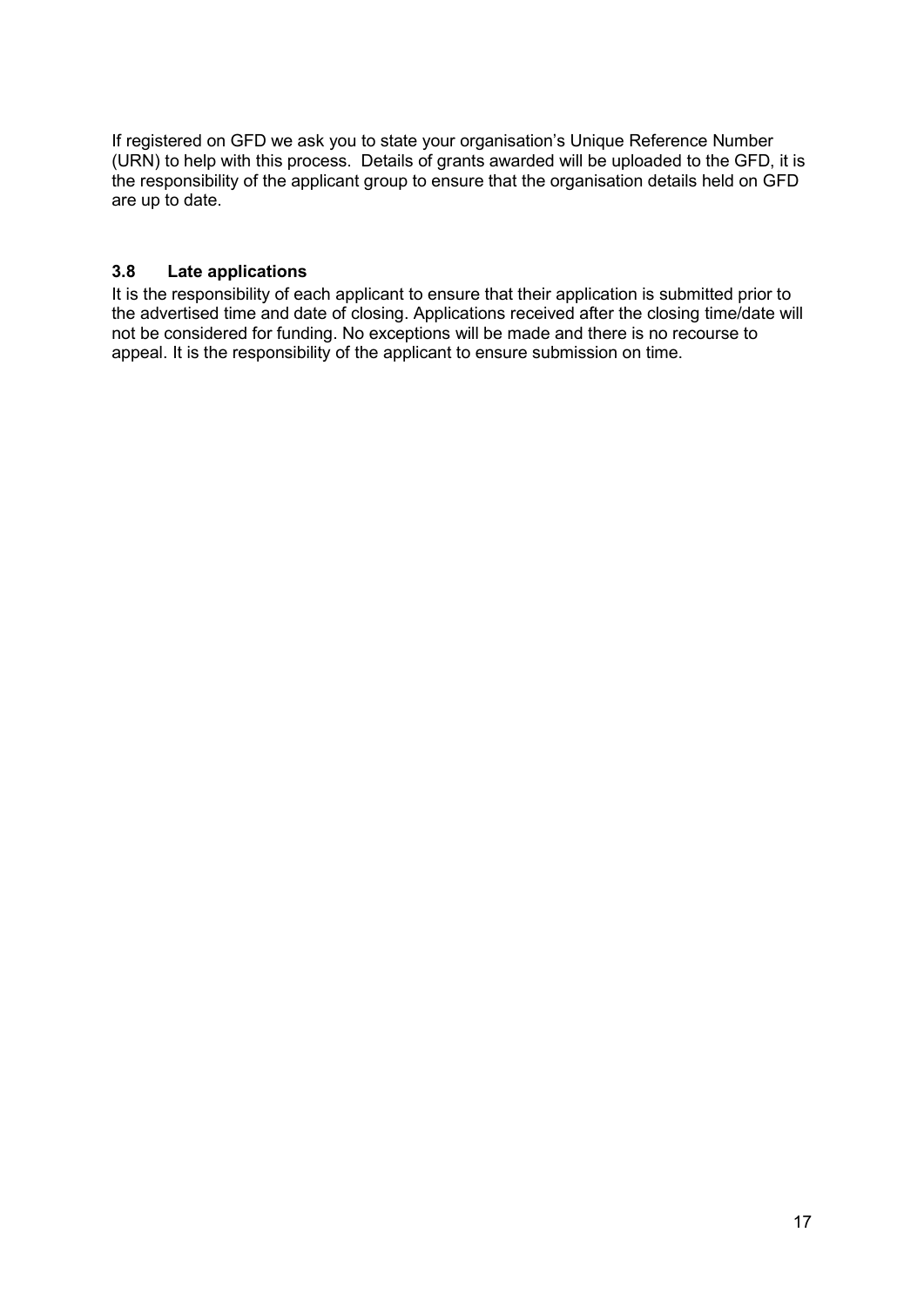#### General Data Protection Regulation

- We will use the information you give us on the application form during assessment and for the life of any grant we award you to administer and analyse grants and for our own research.
- We may give copies of this information to individuals and organisations we consult when assessing applications, when monitoring grants and evaluating the way our funding programmes work and the effect they have. These organisations may include accountants, external evaluators and other organisations or groups involved in delivering the project.
- We may also share information with other government departments, organisations providing match funding and other organisations and individuals with a legitimate interest in applications and grants, or for the prevention or detection of fraud.
- We might use the data you provide for our own research. We recognise the need to maintain the confidentiality of vulnerable groups and their details will not be made public in any way, except as required by law.

Funding Unit holds personal information on an electronic management system and/or in hard copy for the purpose of administering Councils grants process in Causeway Coast and Glens Borough. As a public authority, Council takes your rights and freedoms seriously and will only release information when required under law or with your consent.

Further information about your rights, how to contact the Data Protection Officer and how long information is held or how we process any payments made can be found at: https://www.causewaycoastandglens.gov.uk/footer-information/privacy-statement

#### Freedom of Information Act

The Freedom of Information Act 2000 gives members of the public the right to request any information that we hold, subject to certain exemption that may apply. This includes information received from third parties, such as, although not limited to, grant applicants, grant holders and contractors. If information is requested under the Freedom of Information Act we will release it, subject to exemptions; although we may consult with you first. If you think that information you are providing may be exempt from release if requested, you should let us know when you apply. For further information please visit the Information Commissioner's Office at www.ico.gov.uk